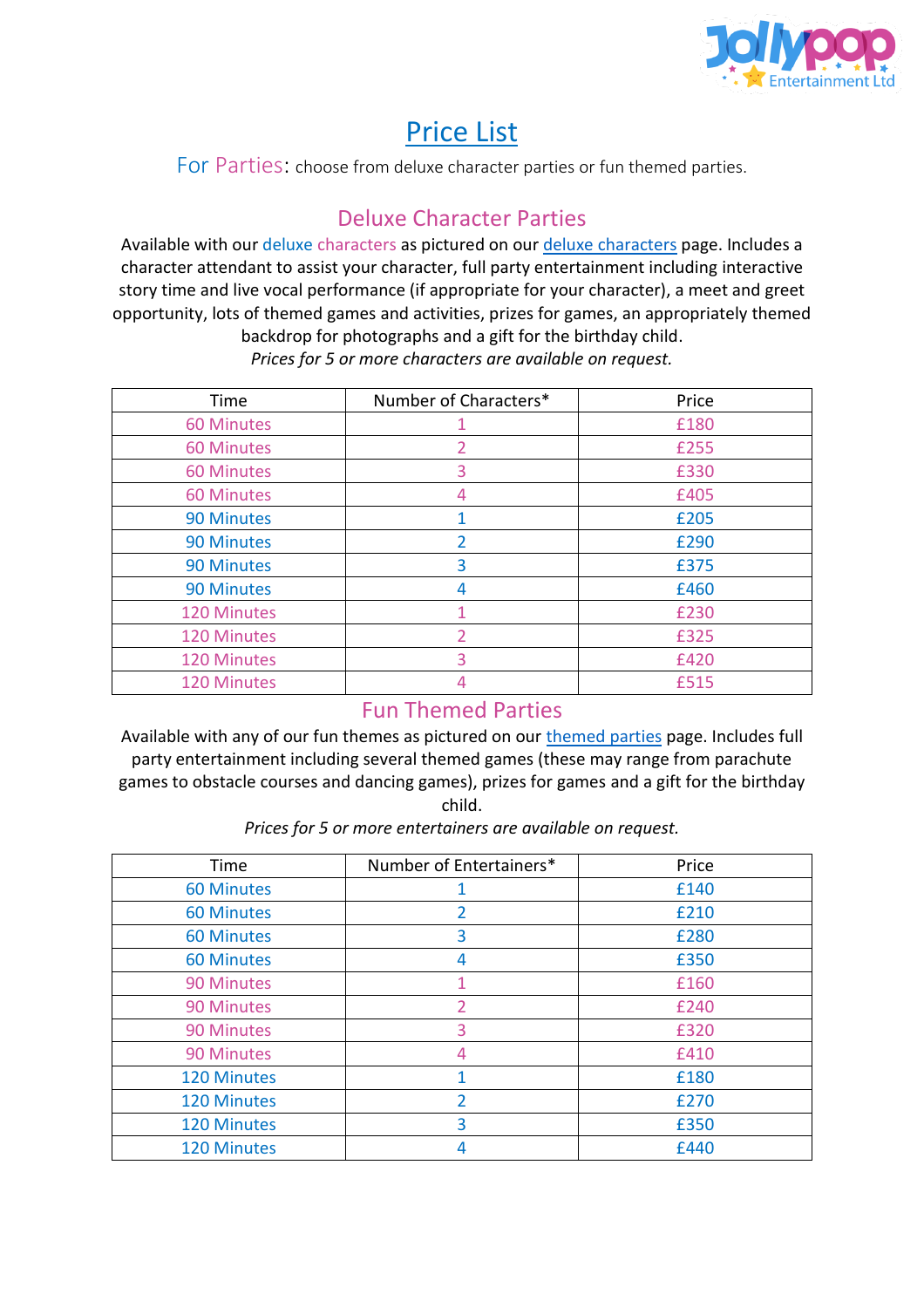*\*Parties with one entertainer are suitable for up to 20 children only. Parties with 2 entertainers are suitable for up to 30 children only. We recommend that all parties are limited at 40 children, however, parties with 3 or more entertainers may choose to invite more than 40 guests- in this instance we would be pleased to discuss a more 'event style' entertainment. Prices for parties with 5 or more characters are available on request.*

#### Add-on characters

Our mascot characters (Sunny Snowman, Star Hero character and Easter Bunny) are only available as party add-ons at parties with another Deluxe Jollypop Character. They'll appear for 30 minutes, usually towards the end of your party, to join in with an activity and for photographs together. We ask that when you book these characters you provide a changing room away from the children and ensure there is plenty of space for these larger characters to move around and greet the children.

Add one of these characters to your Deluxe Character Party: £60

### Enchanting Home Visits- For up to 10 children only

Short intimate visits with our characters available to be booked at your home, or at The Tea Cosy Hurstbourne Tarrant. Includes: meet and greet opportunity, interactive story time, live vocal performance (If appropriate to your character), a themed game, time for photographs and a gift for the birthday child.

| Time              | <b>Number of Characters</b> | Price |
|-------------------|-----------------------------|-------|
| <b>30 Minutes</b> |                             | `£110 |
| <b>30 Minutes</b> |                             | £170  |
| <b>30 Minutes</b> |                             | £230  |
| <b>30 Minutes</b> |                             | £290  |

#### Live Balloon Modelling

We recommend allowing at least 3-5 minutes per guests for the very best balloon experience. Prices for longer events are available on request.

| Time               | Price |
|--------------------|-------|
| <b>60 Minutes</b>  | f90   |
| 90 Minutes         | £125  |
| <b>120 Minutes</b> | f150  |